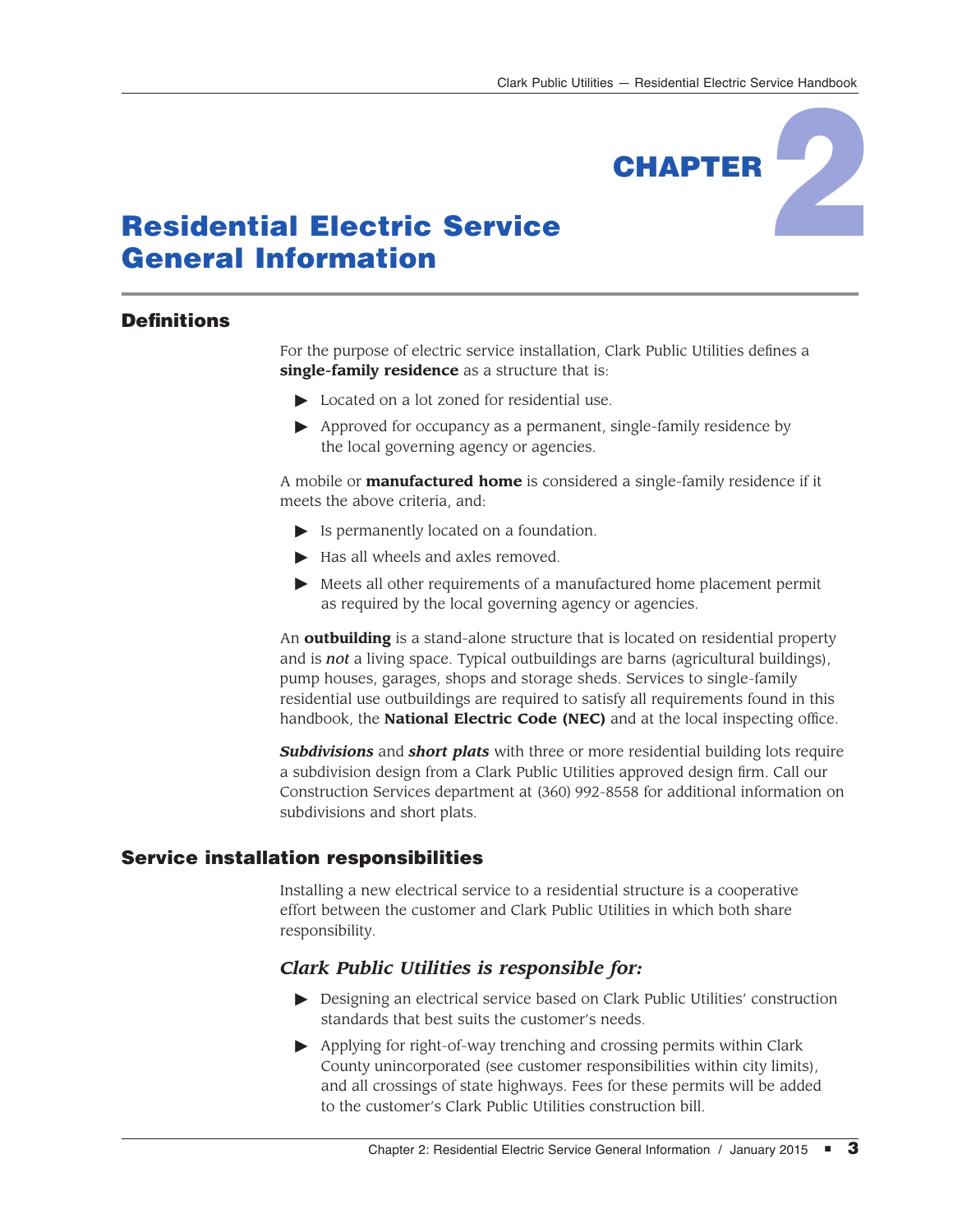



- $\triangleright$  Connecting the inspected and approved service.
- $\triangleright$  Setting the electric meter in a customer-installed and maintained meter base.

#### *Customer is responsible for:*

- $\blacktriangleright$  Requesting electrical service and establishing an electric account.
- $\blacktriangleright$  Hiring a utility-approved electrical contractor to supply and install all required primary (high voltage) electrical equipment based on the utilityprovided electrical design. See *Chapter 4, Primary Line Extensions* for more information.
- $\triangleright$  Obtaining right-of-way trenching and crossing permits inside any city limits.
- $\triangleright$  Notifying the underground locating service center and other utilities of the project *before* any digging or excavation.
- $\blacktriangleright$  All trenching related to the installation.
- Installation of secondary service including meter equipment, secondary pedestal (as required), conduit and conductor *(Figure 1)*.
- $\blacktriangleright$  Terminating the conductors in the meter base.
- $\blacktriangleright$  Maintaining electrical equipment safety clearances for both existing and new installations of primary and secondary equipment.
- $\triangleright$  Obtaining electrical wiring permits and inspections from state or local *municipalities*.
- $\blacktriangleright$  Maintaining electrical equipment on the customer (load) side of the meter. See *Ownership and maintenance responsibilities* below.
- $\blacktriangleright$  Keeping the meter base accessible to Clark Public Utilities personnel.

#### Ownership and maintenance responsibilities

Once the new service passes electrical inspection, is backfilled by the customer and has been energized by the utility, Clark Public Utilities assumes ownership. The utility is then responsible for repairing and maintaining the secondary electric service from the utility *source* to the meter.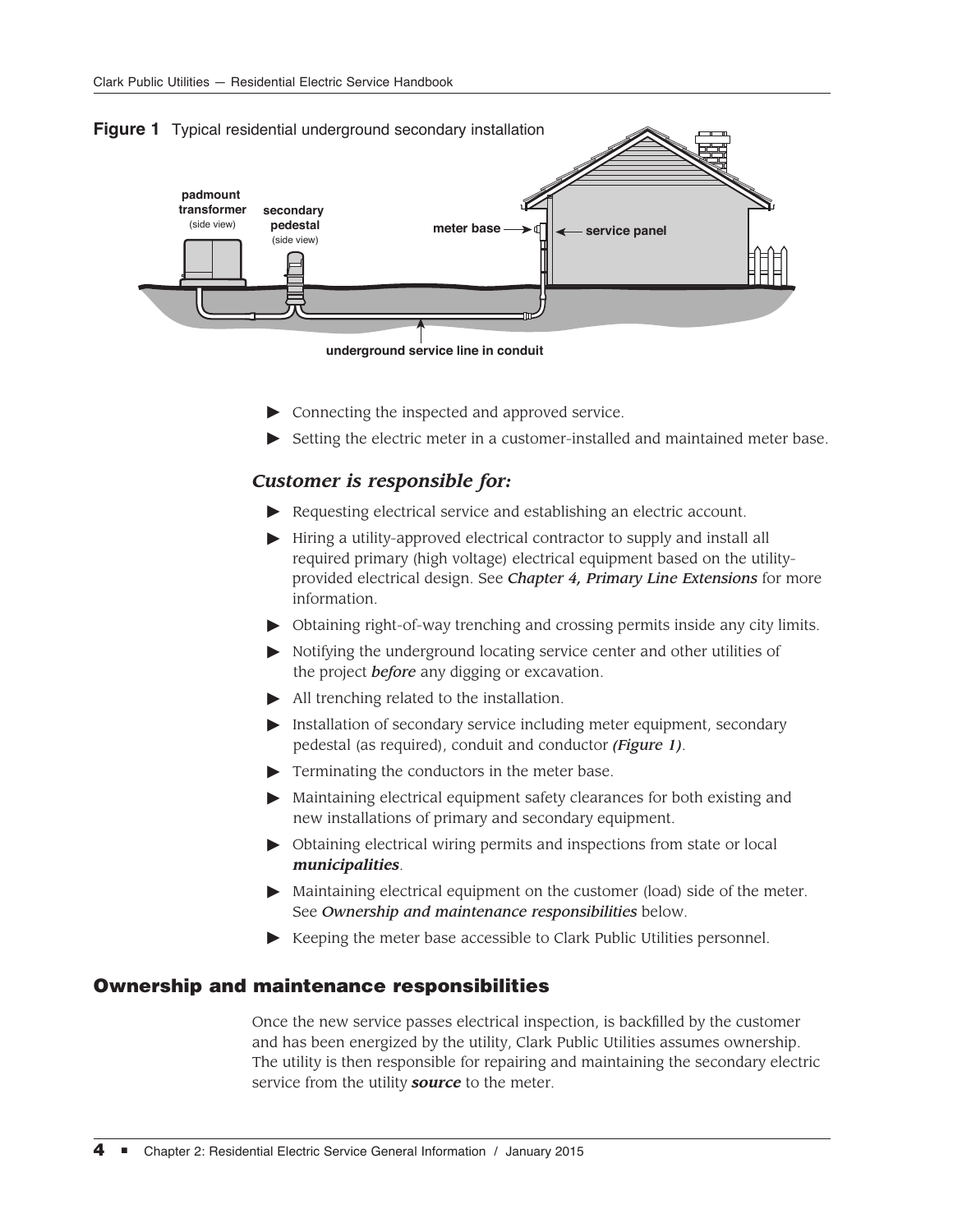All electrical equipment and wiring on the customer (load) side of the meter (including service entrance conduit of an underground service, and the *service mast* of overhead services) is owned and maintained by the customer. The customer is responsible for facilitating any necessary repairs or changes to the meter base, CT *enclosure*, weatherhead and electrical panel.

#### Electrical system types

Clark Public Utilities' electrical system consists of both overhead and underground facilities. If the power system is overhead, a series of poles similar to *Figure 2* will be visible. If the power system is underground, facilities like those in *Figure 3* will be found.

After the initial request for service has been processed, a representative from Clark Public Utilities will advise the customer of the source for the new electric service. This source facility will be one of the following: **Figure 2** Overhead facilities

**fuse**

- #Pole-mounted *transformer*
- $\blacktriangleright$  Padmounted transformer
- $\blacktriangleright$  *Secondary pedestal*

*NOTE:* Existing utility poles without transformers may also be a source that requires the installation of an overhead transformer. Costs for additional facilities will be added to the customer's Clark Public Utilities construction bill.

#### Starting the installation process



**secondary pedestal (old style)**

**secondary pedestal (new style)**



**overhead primary conductor**

**transformer**

#### Chapter 2: Residential Electric Service General Information / January 2015  $\blacksquare$  5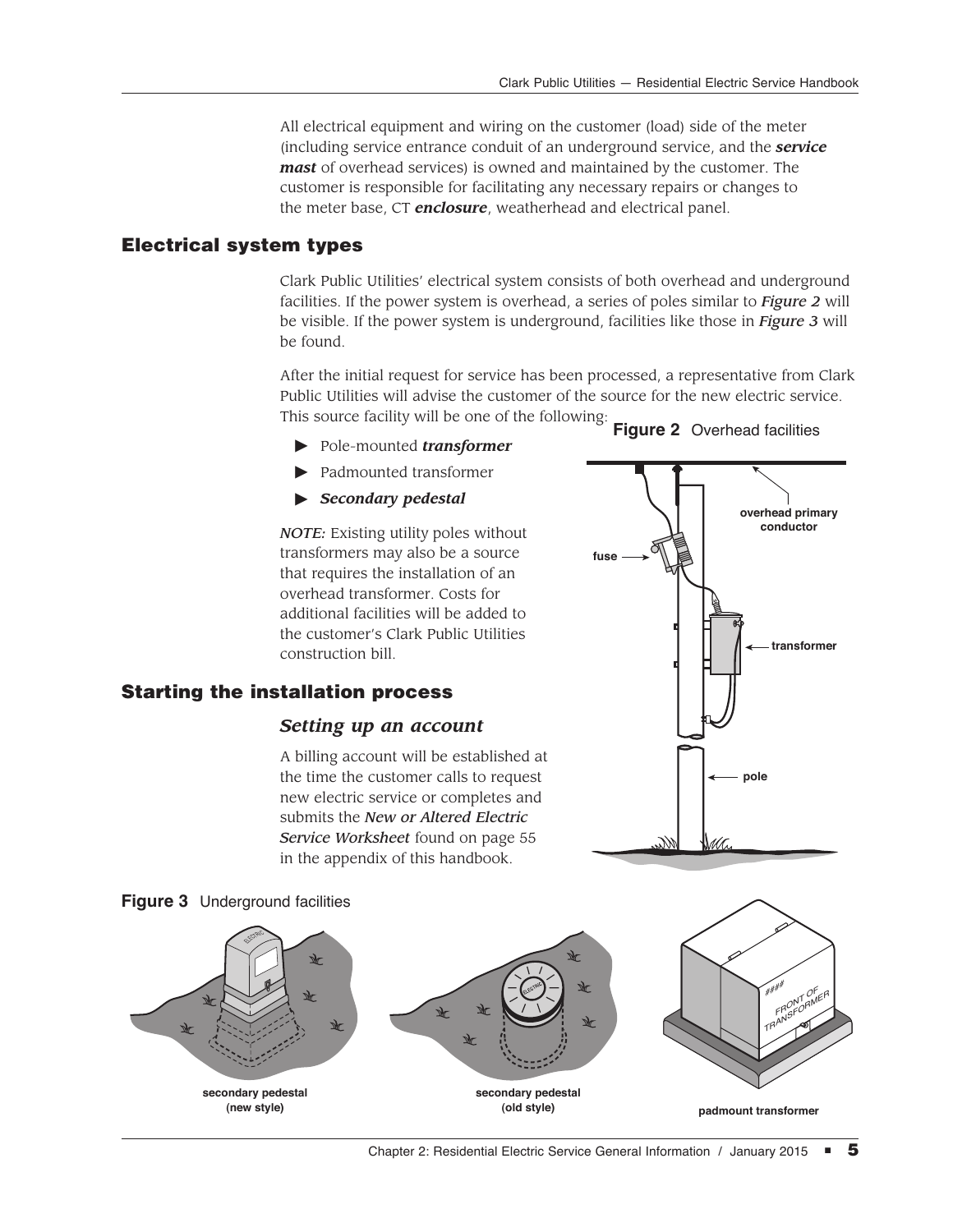Construction Services can be reached at (360) 992-8558. The Construction Services representative will ask for billing information and the address for new service. If a job will require a *temporary service*, the Construction Services representative can discuss the appropriate options. See *Chapter 6, Temporary Services* for more information.

The following questions will help determine the best electrical design to suit the customer's needs:

- #What is the *Assessor's Parcel Number (APN)*?
- $\blacktriangleright$  What type of residential building will this electrical service serve (home, barn, shop, etc.)?
- $\blacktriangleright$  What is the building's square footage?
- $\triangleright$  What type of electrical or gas appliances will be installed (furnace, heat pump, air conditioning, water heater, etc.)?
- $\blacktriangleright$  What size service panel will be installed?
- $\blacktriangleright$  When will the service be ready for connection?

## Service voltage

The utility offers 120/240 volt, 3-wire systems for single-phase residential service. Customers who are interested in a residential three-phase service can contact Clark Public Utilities' Construction Services department at (360) 992-8558 for more information.

## *Service sizes*

Clark Public Utilities offers several service sizes for single-family residential structures and outbuildings. The service size required depends upon the size of the home and the power requirements of the equipment being installed. *Table 1* explains the common service sizes.

#### *Service less than 200 amps*

**Table 1** Common service sizes

| <b>Voltage</b> | <b>Ampere Rating</b> | <b>Typical Use</b>                                                                           |
|----------------|----------------------|----------------------------------------------------------------------------------------------|
| 120/240        | Less than 200 amps   | Common for shops and<br>other outbuildings                                                   |
| 120/240        | 200 amps             | Small and medium size homes<br>(most common service size)                                    |
| 120/240        | 320 or 400 amps      | Large or medium size homes<br>with an additional residential<br>structure (shop, barn, etc.) |
| 120/240        | Over 400 amps        | Very large homes with<br>additional residential structures                                   |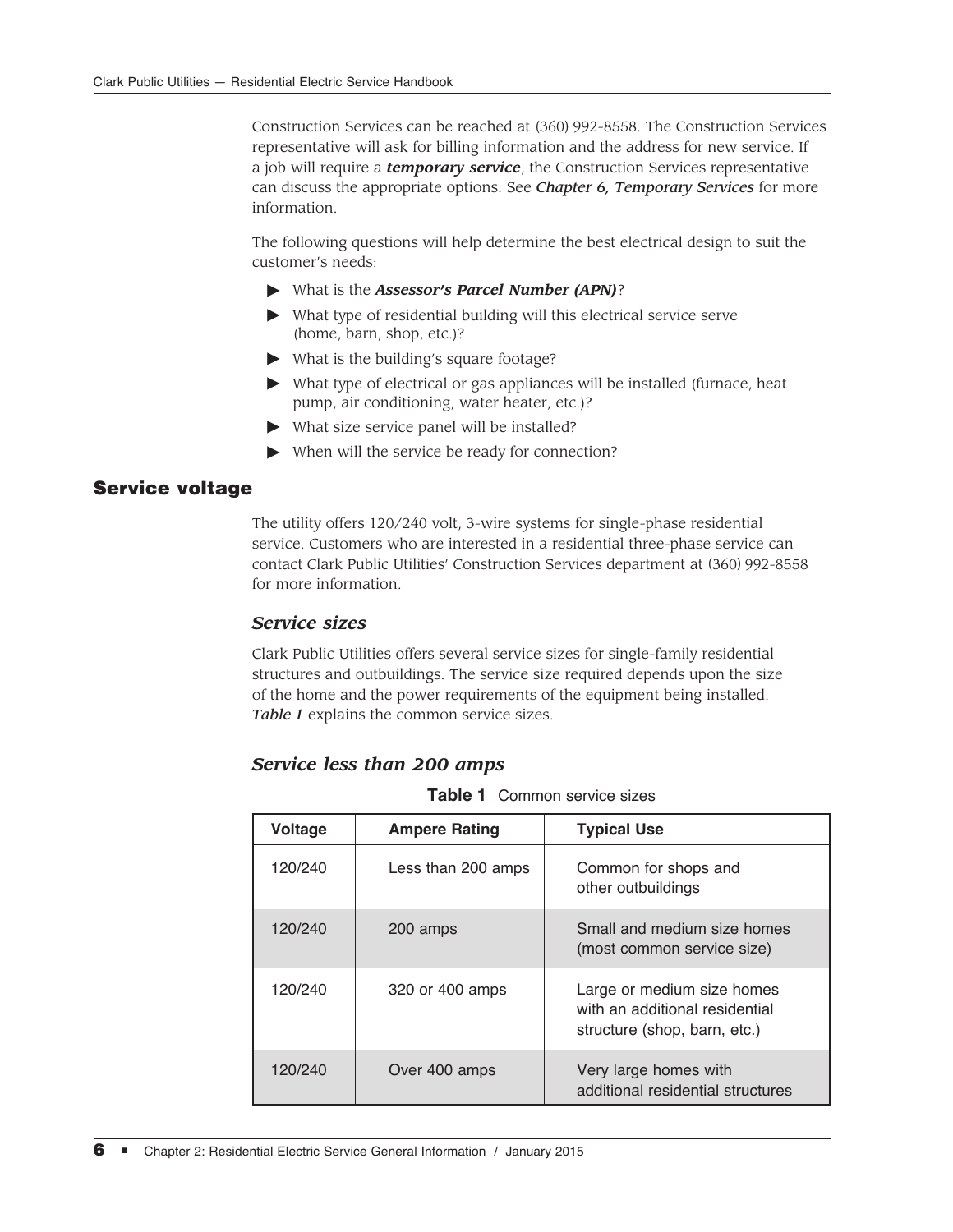A single-family residence may have a service panel that is sized less than 200 amps. In these cases, the utility will provide a design requiring a service line and meter base that is sized to provide up to 200 amps of service.

#### Selecting a meter base location

The meter base and associated devices (CT enclosure, etc.) must be attached to a permanent fixed structure that contains the load being served (such as a house). This location is to remain accessible to Clark Public Utilities and meet all of the following requirements:

#### *Approved meter base and CT enclosure locations are:*

- $\triangleright$  Outside.
- $\triangleright$  On the ground floor, with the center of the meter 5 to 6 feet above finished grade (5 feet preferred).
- $\triangleright$  On the front one-third of the home, closest to normal public access.
- In an area that is *not* subject to being fenced-in. Patios, decks, porches, breezeways and backyards are not approved new service locations.

#### *These approved locations allow Clark Public Utilities to:*

- $\blacktriangleright$  Read the meter in a cost-effective manner.
- $\blacktriangleright$  Maintain the *metering equipment* efficiently.
- $\triangleright$  Disconnect the electrical service quickly in case of emergency.

*NOTE:* See *Chapter 5, Residential Meter Installation* for more information.

#### Trenching

The customer is responsible for digging the electric service trench, installing a continuous conduit run and the service conductor (wire). The customer backfills and compacts the trench after required inspections have taken place. The exception is trenching that occurs within public right-of-way or on property not owned by the customer. **Only licensed and bonded contractors, hired by the customer, may perform work within the public right-of-way or on neighboring property.**

For additional trenching information, see *Chapter 3, Underground Secondary Services* and *Chapter 4, Primary Line Extensions***.**

#### Locating and notifying underground utilities

#### *Locating existing underground utilities*

State law requires that the customer call the underground utilities locating service at least two full business days (48 hours) before trenching or excavating to install new underground electric service. Customers within Clark County can call the national *"Call Before You Dig"* number, 811, or 1-800-424-5555. One call to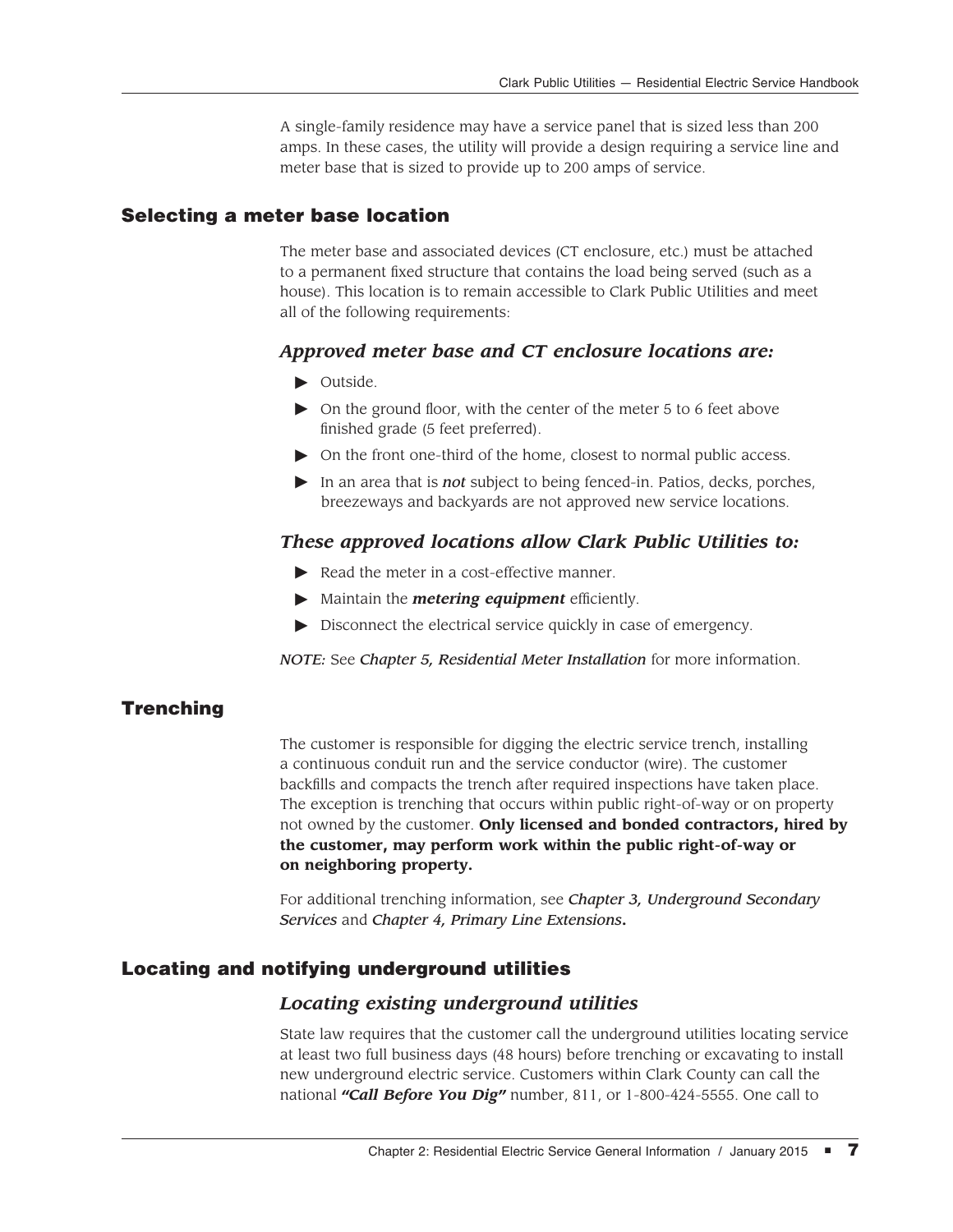the locating service notifies all utilities that locates have been requested.

Underground electric distribution and service lines owned and maintained by Clark Public Utilities will be located. This service is free of charge.

The customer is responsible for facilitating locates of customer-owned underground electric lines installed behind the meter. *Table 2* shows the color code for marking the location of each utility.

*NOTE:* Any digging within 24 inches of location marks must be done by hand.

| Color         | <b>Underground Service</b>    |  |
|---------------|-------------------------------|--|
| <b>Red</b>    | <b>Electric</b>               |  |
| <b>Yellow</b> | <b>Gas, Oil, Steam</b>        |  |
| <b>Orange</b> | <b>Telephone, Cable TV</b>    |  |
| <b>Blue</b>   | <b>Water</b>                  |  |
| <b>Purple</b> | <b>Reclaimed water</b>        |  |
| Green         | <b>Sewer</b>                  |  |
| <b>Pink</b>   | <b>Temporary survey marks</b> |  |
| White         | <b>Proposed excavation</b>    |  |

**Table 2** Color codes for locating underground utilities

#### *Notifying other utilities about new electric service installations*

New construction typically involves the installation of telephone lines, cable television cables, and natural gas lines, as well as electric power cables. It is the customer's responsibility to notify each utility about the intended electric service installation.

## Joint use facilities

*Joint use* describes a group of utilities that share pole space or trenches in an effort to keep installation and maintenance costs lower for the customer.

#### *Overhead joint use*

Whenever an existing Clark Public Utilities power pole is replaced or an overhead service is converted to underground and the pole has joint users attached, the pole will be abandoned (left on site) to the remaining joint users on that pole. The utility has no authority to remove or relocate other utilities on the pole. It is the customer's responsibility to contact all joint use utilities for conversion of their services and to coordinate the removal of the pole(s) *prior* to the beginning of the project.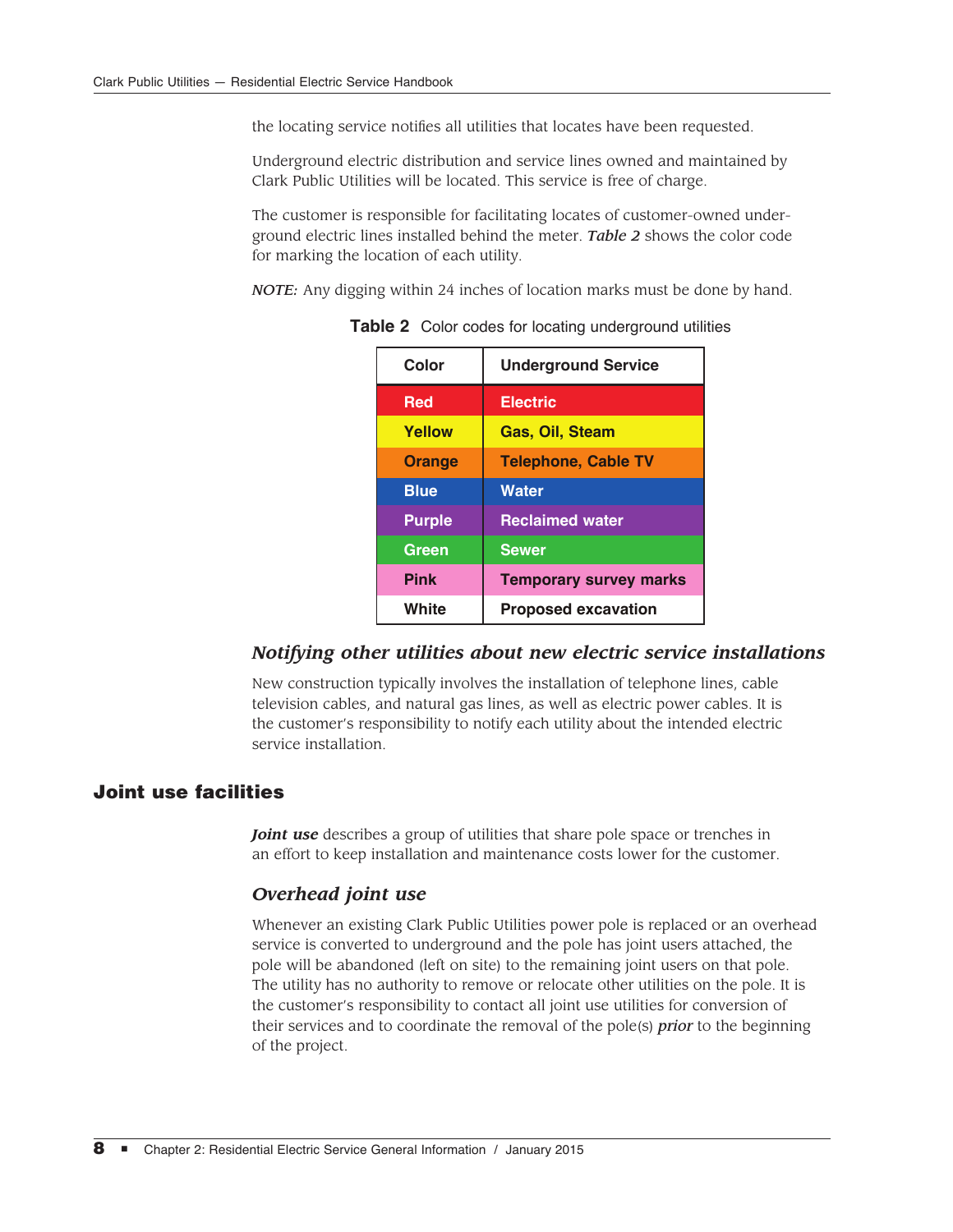#### *Joint use trench*

The customer may place telephone or cable television facilities in a trench with electric service conductors, providing the installation meets the requirements of Clark Public Utilities and all other parties sharing the trench. In certain cases, natural gas and water pipes may be installed in a common trench. See *Chapter 3, Underground Secondary Services* for additional trenching information.

*NOTE:* Sewer lines, water mains and storm drainage systems are not allowed in a joint trench with Clark Public Utilities' electric service lines.

## **Conduit**

All new underground electric services to a single-family residence require a continuous run of 3-inch, schedule 40, PVC, gray, electrical conduit from the Clark Public Utilities source to the customer's meter base. Services over 400 amps may require a larger conduit to be installed. A utility representative will advise on the size of conduit required.

Customer-owned electric services on the customer (load) side of the meter fall under the jurisdiction of the Washington State Department of Labor and Industries or the City of Vancouver. Contact the local governing office for additional information on the conduit requirements for customer-owned electric services.

## Work clearances around transformers

A minimum of 10 feet of clear, level, working space is required in front of a padmounted transformer, three feet from the back and sides. This allows utility personnel enough room to perform transformer switching (rerouting of high voltage power) and maintenance. Landscaping, fences and other obstructions must not encroach on these *clearances*.

Additional information about clearances around padmounted equipment and transformer placement can be found in *Chapter 4, Primary Line Extensions*.

#### Electrical work on the customer side of the meter

All electrical equipment and wiring on the customer (load) side of the meter (including the service mast of an overhead service) is owned and maintained by the customer. The customer is responsible for facilitating all repairs, upgrades or changes to customer-owned electrical equipment. Utility personnel are not allowed to perform any work on the customer (load) side of the meter base.

The homeowner may request a disconnection of service to allow electrical work inside their meter base or home. It is the customer's responsibility to ensure the project complies with all federal, state and local codes that apply. The local inspection agency requires that the customer obtain an electrical work permit prior to starting the project and that this permit is posted at the job site while the work is being done. All electrical work performed on customer equipment requires an electrical inspection from the inspecting agency with jurisdiction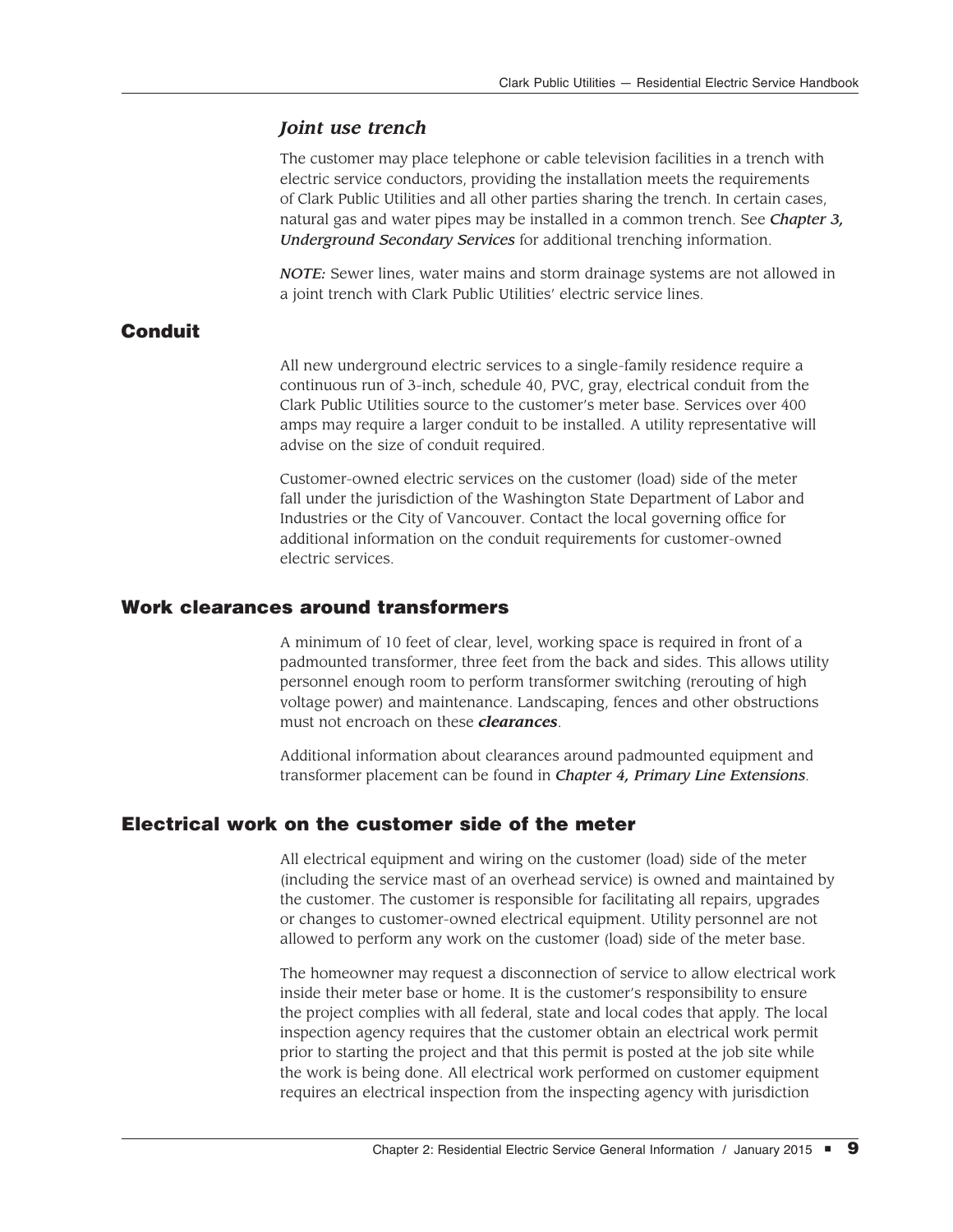(Washington State Department of Labor and Industries, or City of Vancouver). When adding load to an existing service the utility will disconnect the service and/or remove the meter allowing the customer or electrical contractor to make the final terminations inside a *self-contained* meter base, prior to the electrical inspection. After the work is complete, and has passed inspection, Clark Public Utilities will re-energize the service.

*NOTE:* Only authorized Clark Public Utilities personnel shall unlock, remove and re-install meters.

## *Modified services*

If an existing service wire has to be removed, relocated or upgraded, the request becomes a "modified service" and requires review by the Engineering department. Charges may be applied for upgrades to services. The Construction Services representative will help determine if the job is a modified service request.

*NOTE:* Existing overhead services that are to be relocated or upgraded may require conversion to an underground service.

#### Cost for service

Charges vary depending on the location of existing electrical facilities, the size of service requested and the type of metering required. Following, is a brief description of the charges that may be applied to residential electric service requests. These charges are subject to change. Contact Clark Public Utilities' Construction Services department at (360) 992-8558, email at contruction@clarkpud.com, or visit our website www.clarkpublicutilities.com for verification of current charges. Electric service requests on file longer than six months will require updates to existing charges.

#### *System development charge*

This charge covers costs incurred by the utility to increase the capacity of the existing Clark Public Utilities electric distribution system. Charges are based on the panel size of the new service, or the added panel capacity of an altered service

Service panel changes and upgrades may also require payment of the system development charge.

#### *Miscellaneous construction charges*

New and upgraded services that require an extension of primary facilities or upgrades to existing secondary or primary facilities may have additional charges applied. These charges cover the costs of labor and materials used to modify the utility's existing system when connecting additional services or load. A utility representative will evaluate the job site and advise of any miscellaneous construction charges that may apply.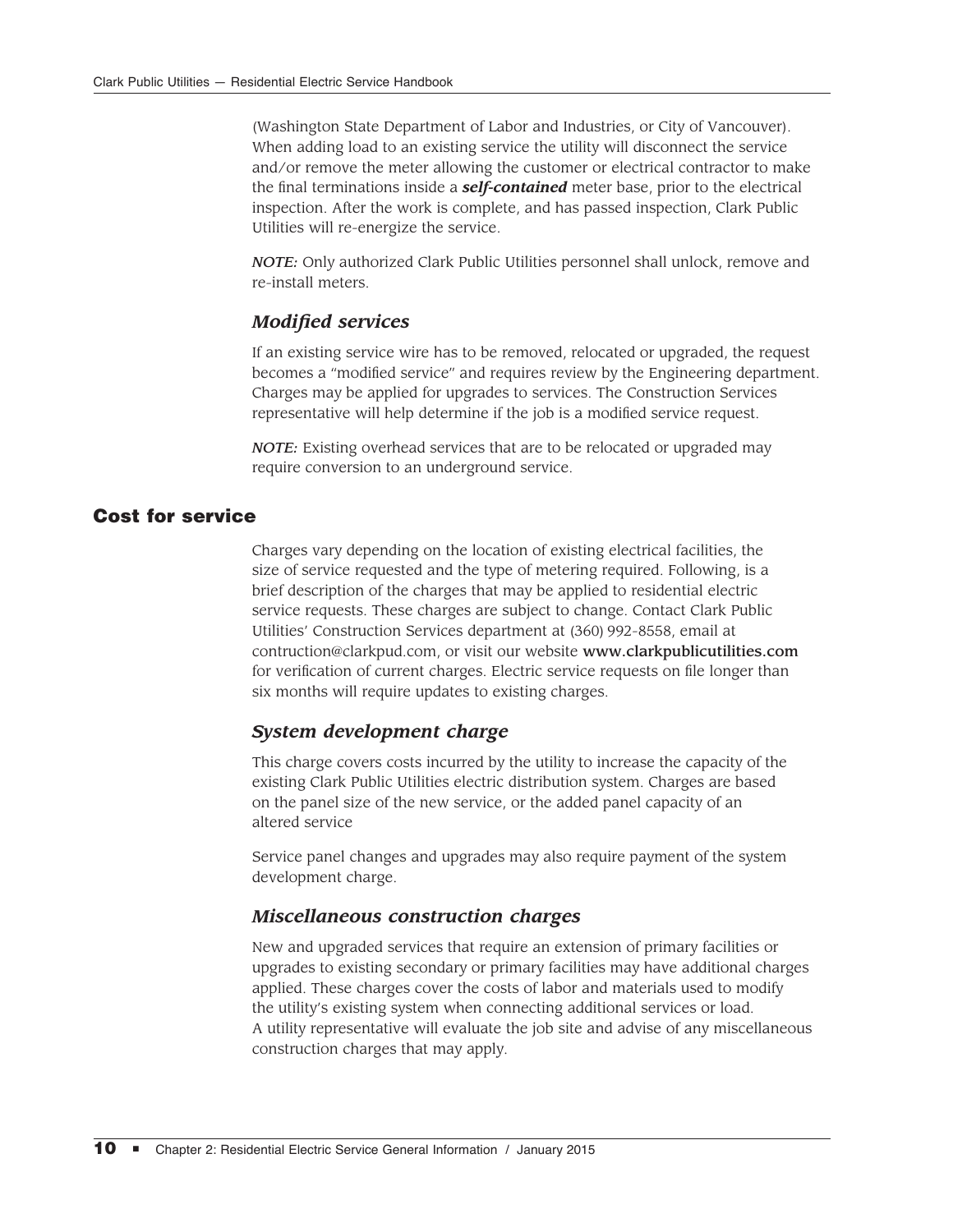## *Residential current transformer (CT) metering charge*

Services greater than 400 amps require CT metering. This type of metering system requires prior *approval* from a *Clark Public Utilities representative* and is available at an additional charge.

## Temporary services

## *Un-metered builder's service (BDR)*

This type of temporary service is only for use during the building of a single-family residential house and is not available for commercial developments, manufactured homes, multifamily structures, wells or outbuildings. This un-metered service provides electricity to run construction tools via two 120 volt (20 amp) and one 240 volt (20 amp) outlet. Clark Public Utilities will set a *builder's service (BDR)* at an existing or newly installed transformer, secondary pedestal or utility pole base.

The construction of very large homes that require more power or outlets than a BDR can provide, will require the installation of a metered temporary service.

## *Metered temporary service*

This type of temporary service is metered and requires an electrical inspection prior to connection by Clark Public Utilities. The customer provides and installs the meter base, conductor and paneling as required by the local governing office. This service can be used for residential, commercial and multifamily applications.

*NOTE:* Please see *Chapter 6, Temporary Services*, for more information.

## **Permits**

Clark Public Utilities will process and apply for all right-of-way trenching or crossing permits required for job sites within unincorporated Clark County. Fees for these permits vary depending on the requirements of the job site and will be added to the customer's construction billing. If the job site is within any city limits, it is the customer's responsibility to apply for and secure the required permits.

*Visit our website, www.clarkpublicutilities.com, or contact a Clark Public Utilities representative regarding questions about construction fees or to access a listing of current charges.*